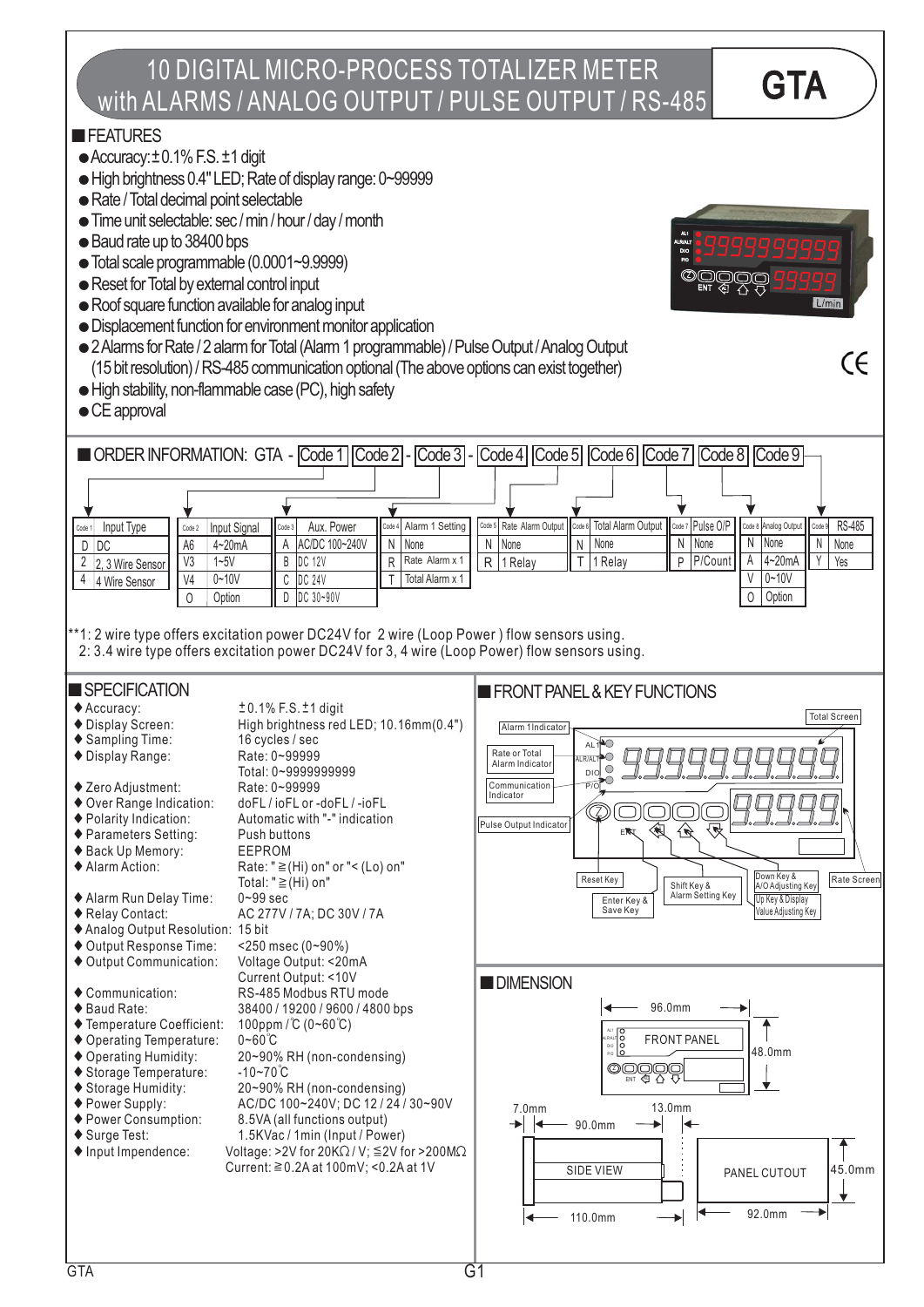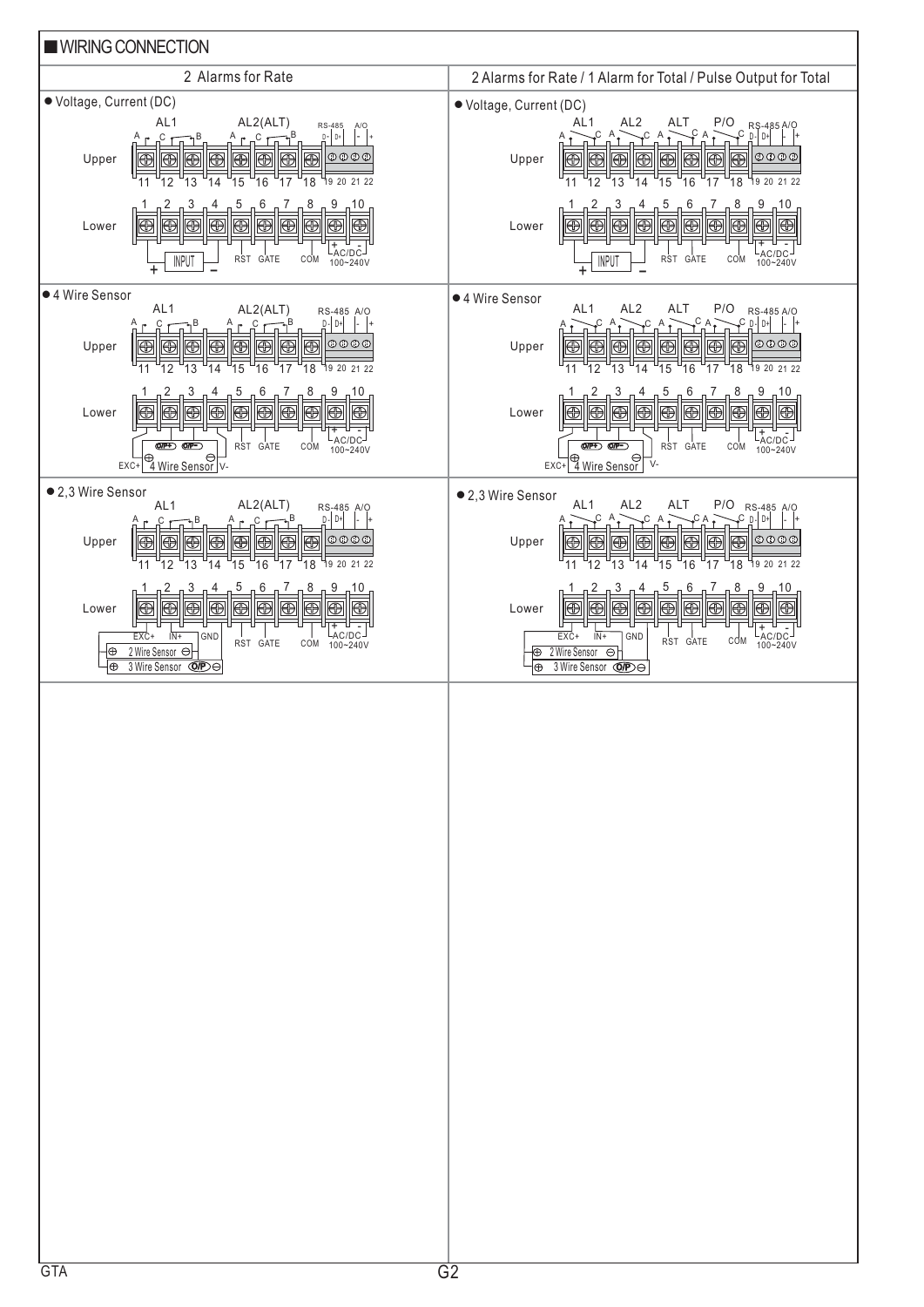GTA WITH ALARMS / ANALOG OUTPUT / PULSE OUTPUT / RS-485 MANUAL 10 DIGITAL MICRO-PROCESS TOTALIZER METER

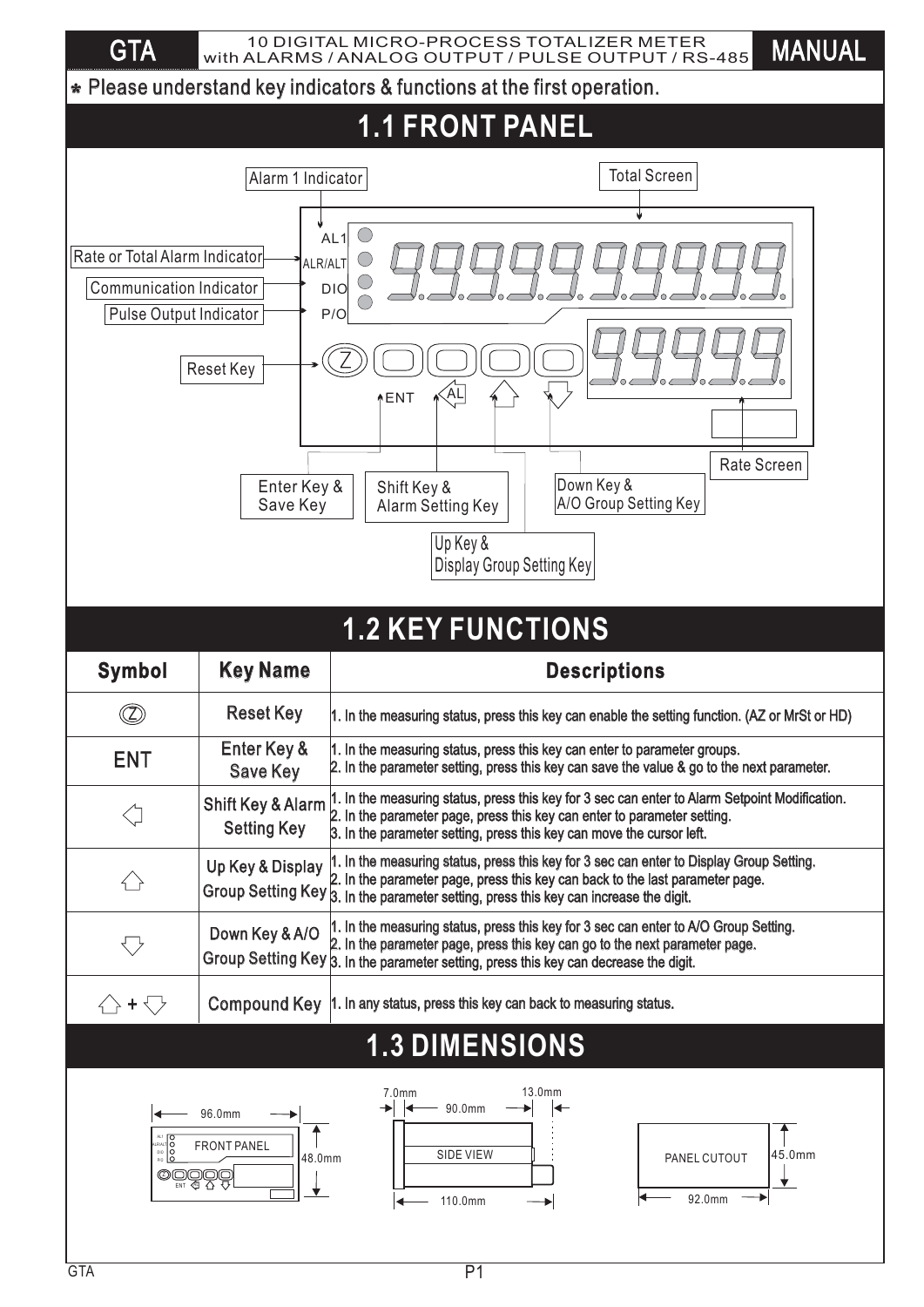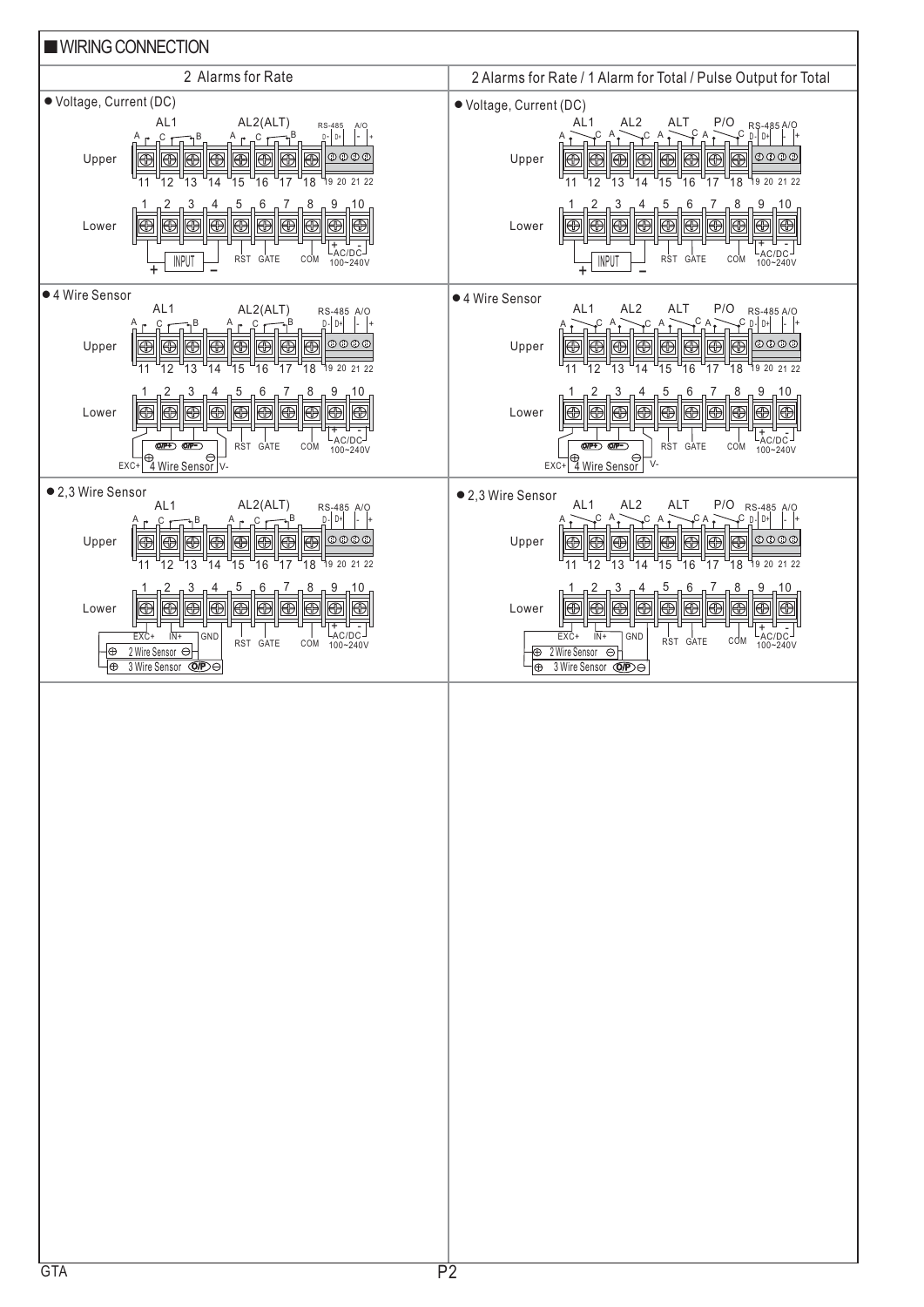# **2.1 OPERATING SEQUENCE**

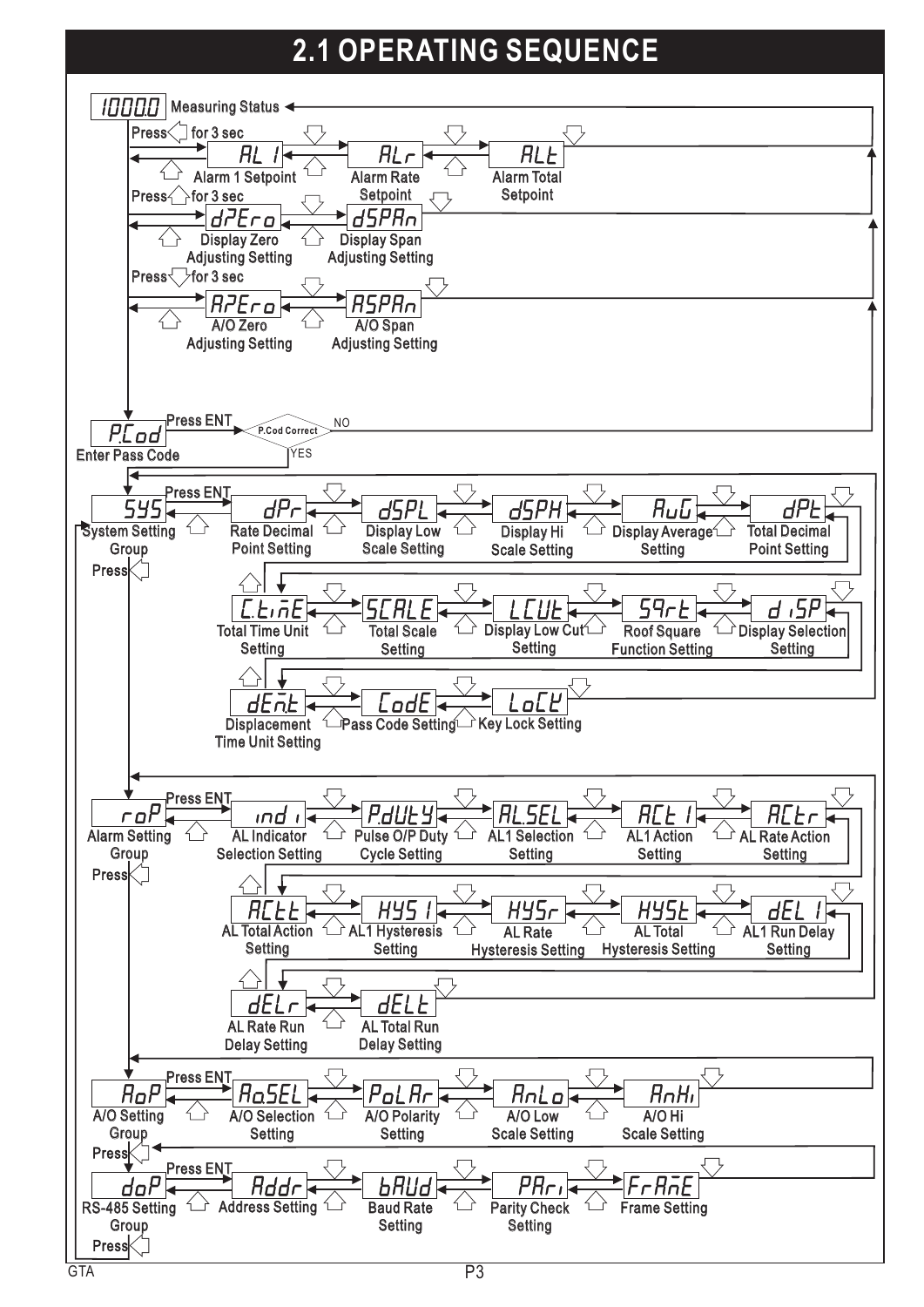| <b>2.2 ALARM SETPOINT MODIFICATION</b>                                                                                         |                |                                                            |                                                                                                                                                                                                                                                                                                                                                                                         |  |  |  |
|--------------------------------------------------------------------------------------------------------------------------------|----------------|------------------------------------------------------------|-----------------------------------------------------------------------------------------------------------------------------------------------------------------------------------------------------------------------------------------------------------------------------------------------------------------------------------------------------------------------------------------|--|--|--|
| $\,\blacktriangleright\,$ In the measuring status, press $\triangleleft\,$ for 3 sec can enter to Alarm Setpoint Modification. |                |                                                            |                                                                                                                                                                                                                                                                                                                                                                                         |  |  |  |
| <b>Display</b>                                                                                                                 | <b>Default</b> | <b>Name</b>                                                | <b>Descriptions</b>                                                                                                                                                                                                                                                                                                                                                                     |  |  |  |
| RL I                                                                                                                           | 00000          | Alarm 1 Setpoint<br>(AL1)                                  | 1. Press $\leq$ to enter the parameter setting, the digit will be flashed.                                                                                                                                                                                                                                                                                                              |  |  |  |
| RLr                                                                                                                            | 00000          | <b>Alarm Rate</b><br>Setpoint<br>(AL2)                     | 2. Press $\triangle$ or $\bigtriangledown$ can modify Alarm Setpoint.<br>Range: - 19999~99999<br>3. Press ENT to save the value and go to the next parameter.                                                                                                                                                                                                                           |  |  |  |
| <b>ALL</b>                                                                                                                     | 00000          | <b>Alarm Total</b><br>Setpoint<br>(AL3)                    |                                                                                                                                                                                                                                                                                                                                                                                         |  |  |  |
|                                                                                                                                |                |                                                            | <b>2.3 DISPLAY ZERO &amp; SPAN ADJUSTMENT</b>                                                                                                                                                                                                                                                                                                                                           |  |  |  |
|                                                                                                                                |                |                                                            | $\,\blacktriangleright\,$ In the measuring status, press $\triangle$ for 3 sec can enter to Display Zero & Span Adjustment.                                                                                                                                                                                                                                                             |  |  |  |
| <b>Display</b>                                                                                                                 | <b>Default</b> | <b>Name</b>                                                | <b>Descriptions</b>                                                                                                                                                                                                                                                                                                                                                                     |  |  |  |
| d7Ero                                                                                                                          | 00000          | <b>Display Zero</b><br><b>Adjusting Setting</b><br>(dZEro) | 1. Press $\bigcirc$ to enter the parameter setting, the digit will be flashed.<br>2. Press $\Diamond$ to move the flashing LED left to decide the adjusting speed.<br>3. Press $\bigcirc$ or $\bigcirc$ can adjust Display Zero.<br>4. Press ENT to save the value and go to the next parameter.<br>P.S.: If the flashing LED is on the left side, the adjusting speed well<br>be fast. |  |  |  |
| d5PRn1                                                                                                                         | 00000          | <b>Display Span</b><br><b>Adjusting Setting</b><br>(dSPAn) | 1. Press $\Diamond$ to enter the parameter setting, the digit will be flashed.<br>2. Press $\Diamond$ to move the flashing LED left to decide the adjusting speed.<br>3. Press $\bigcirc$ or $\bigcirc$ can adjust Display Span.<br>4. Press ENT to save the value and go to the next parameter.<br>P.S.: If the flashing LED is on the left side, the adjusting speed well<br>be fast. |  |  |  |
|                                                                                                                                |                |                                                            | 2.4 A/O ZERO & SPAN ADJUSTMENT                                                                                                                                                                                                                                                                                                                                                          |  |  |  |
|                                                                                                                                |                |                                                            | $\,\blacktriangleright\,$ In the measuring status, press $\bigtriangledown$ for 3 sec can enter to A/O Zero & Span Adjustment.                                                                                                                                                                                                                                                          |  |  |  |
| <b>Display</b>                                                                                                                 | <b>Default</b> | <b>Name</b>                                                | <b>Descriptions</b>                                                                                                                                                                                                                                                                                                                                                                     |  |  |  |
| R7Ero                                                                                                                          | 00000          | A/O Zero<br><b>Adjusting Setting</b><br>(AZEro)            | 1. Press $\bigcirc$ to enter the parameter setting, the digit will be flashed.<br>2. Press $\Diamond$ to move the flashing LED left to decide the adjusting speed.<br>3. Press $\bigcirc$ or $\bigcirc$ can adjust A/O Zero.<br>4. Press ENT to save the value and go to the next parameter.<br>P.S.: If the flashing LED is on the left side, the adjusting speed well<br>be fast.     |  |  |  |
| <i>RSPRo</i>                                                                                                                   | 00000          | A/O Span<br><b>Adjusting Setting</b><br>(ASPAn)            | 1. Press $\bigcirc$ to enter the parameter setting, the digit will be flashed.<br>2. Press $\Diamond$ to move the flashing LED left to decide the adjusting speed.<br>3. Press $\bigcirc$ or $\bigcirc$ can adjust A/O Span.<br>4. Press ENT to save the value and go to the next parameter.<br>P.S.: If the flashing LED is on the left side, the adjusting speed well<br>be fast.     |  |  |  |
|                                                                                                                                |                |                                                            |                                                                                                                                                                                                                                                                                                                                                                                         |  |  |  |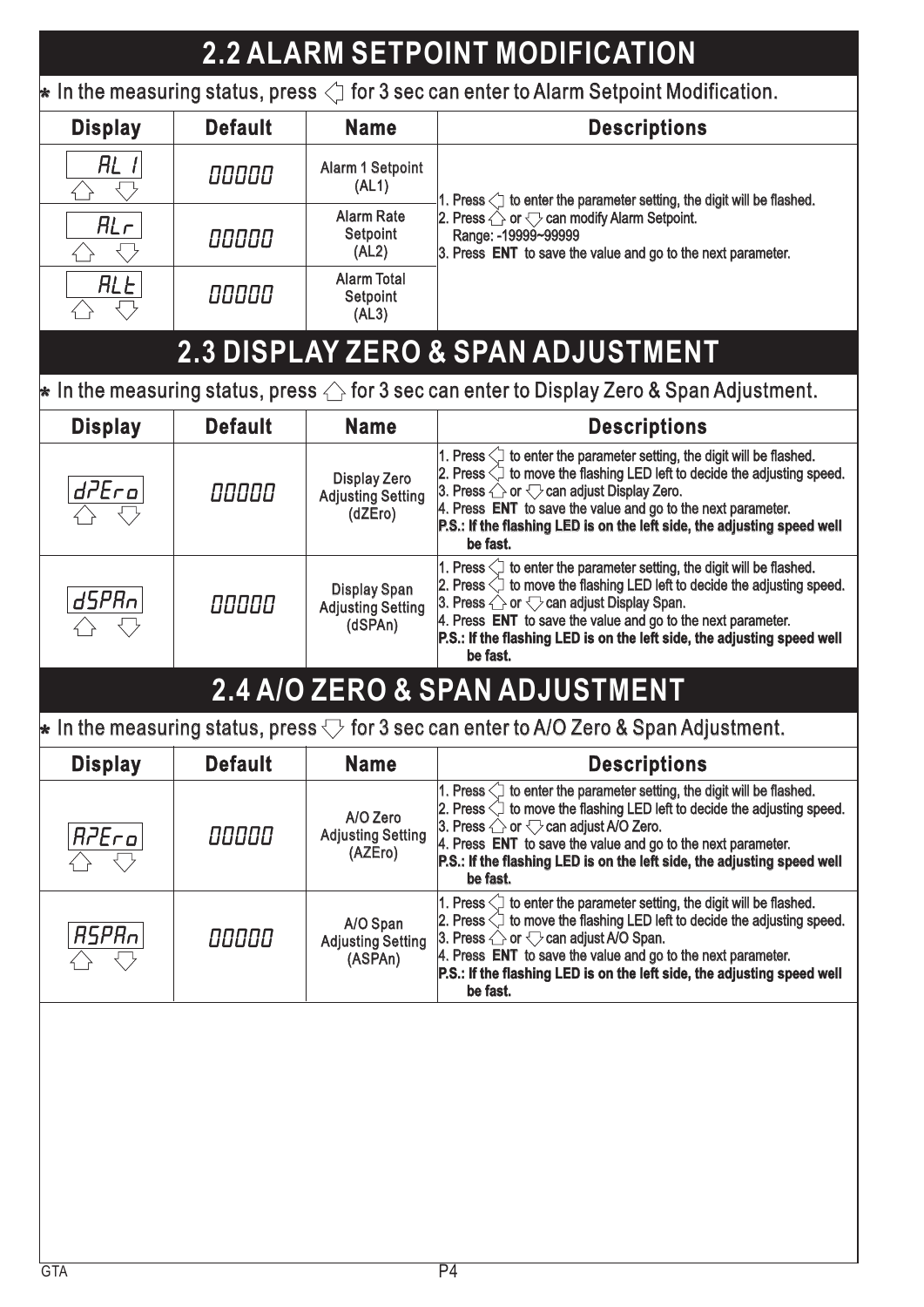| <b>2.5 ERROR CODE OF SELF-DIAGNOSIS</b>                                                                                     |                                                          |  |  |  |  |
|-----------------------------------------------------------------------------------------------------------------------------|----------------------------------------------------------|--|--|--|--|
| <b>Display</b>                                                                                                              | <b>Descriptions</b>                                      |  |  |  |  |
| $I$ o $FL$                                                                                                                  | Input signal is over 120% of input range.                |  |  |  |  |
| $ \sigma$ FL                                                                                                                | Input signal is under -10% of input range.               |  |  |  |  |
| $HdE\neg$                                                                                                                   | Input signal is over 180% of input ragne or meter error. |  |  |  |  |
| doFL                                                                                                                        | Input signal is over display range (999999).             |  |  |  |  |
| -doFL                                                                                                                       | Input signal is under display range (-199999).           |  |  |  |  |
| <b>EEPROM reading / writing suffers the interference (about 1 million times).</b><br>$E$ -oo                                |                                                          |  |  |  |  |
| ** Please check the wiring connection is correct first, if the problem still exist, please return the meter to the factory. |                                                          |  |  |  |  |

## **2.6 ALARM OUTPUT ACTION SEQUENCE**

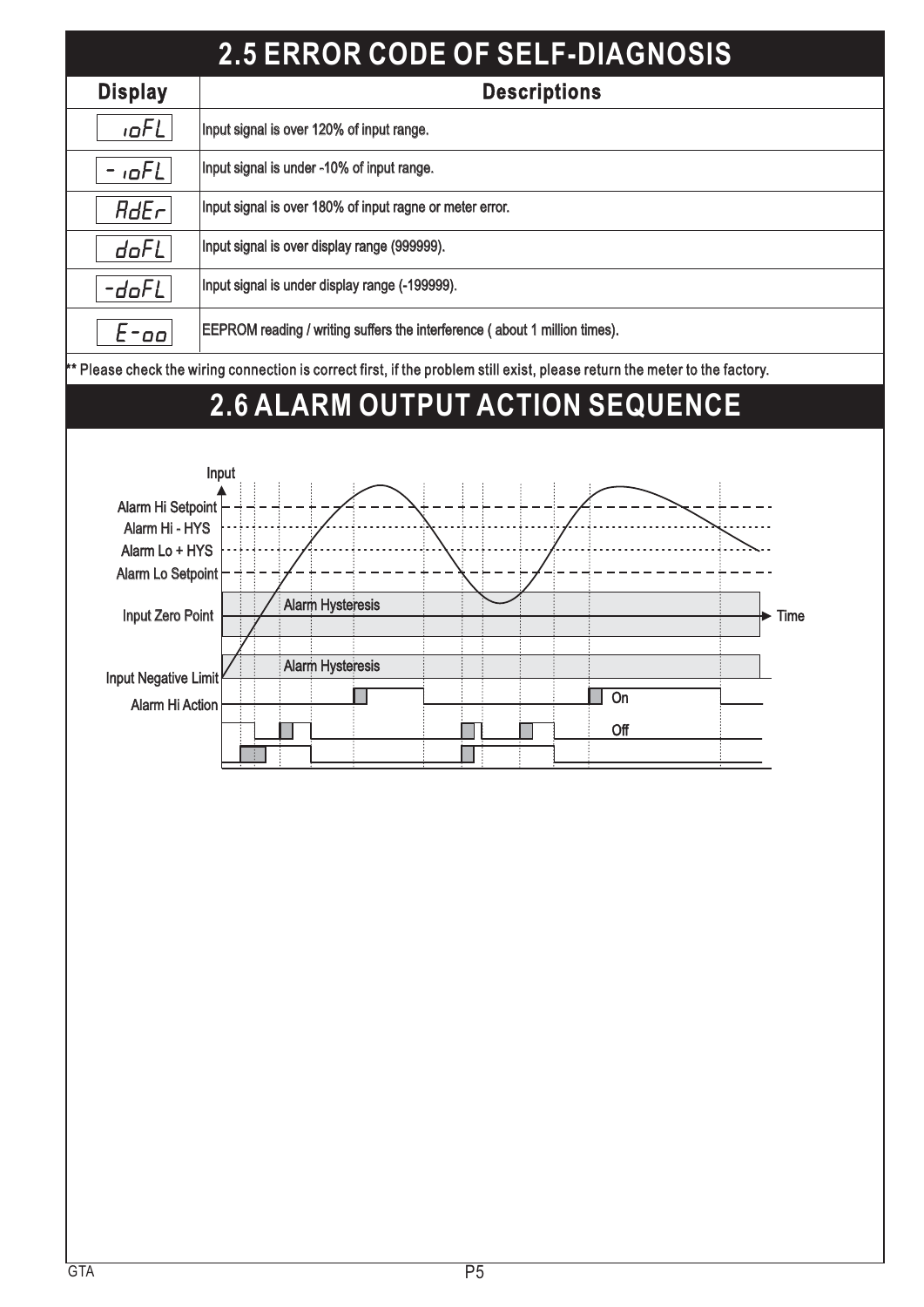# **3.1 SYSTEM (SYS) SETTING GROUP PROCEDURE**

 $\bigstar$  While Pass Code is correct, Press  $\triangleleft$  can select System Setting Group.

| <b>Display</b>       | <b>Default</b>   | <b>Name</b>                                             | <b>Descriptions</b>                                                                                                                                                                                                                                                                                                   |  |
|----------------------|------------------|---------------------------------------------------------|-----------------------------------------------------------------------------------------------------------------------------------------------------------------------------------------------------------------------------------------------------------------------------------------------------------------------|--|
| dPr                  | 00000            | <b>Rate Decimal</b><br><b>Point Setting</b><br>(dPr)    | 1. Press $\langle \cdot \rangle$ to enter the parameter setting, the digit will be flashed.<br>2. Press $\triangle$ or $\bigtriangledown$ can select Rate Decimal Point.<br>Range: 0, 1, 2, 3, 4 (DPR)<br>3. Press ENT to save the value and go to the next parameter.                                                |  |
| dSPL                 | 00000            | <b>Display Low</b><br><b>Scale Setting</b><br>(DSPL)    | 1. Press $\leq$ to enter the parameter setting, the digit will be flashed.<br>2. Press $\triangle$ or $\bigtriangledown$ can modify Display Low Scale.<br>Range: 0~99999<br>3. Press ENT to save the value and go to the next parameter.                                                                              |  |
| dSPH                 | 99999            | Display Hi<br><b>Scale Setting</b><br>(DSPH)            | 1. Press $\leq$ to enter the parameter setting, the digit will be flashed.<br>2. Press $\triangle$ or $\bigtriangledown$ can modify Display Hi Scale.<br>Range: 0~99999<br>3. Press ENT to save the value and go to the next parameter.                                                                               |  |
| Ռսն                  | 00005            | <b>Display Average</b><br><b>Setting</b><br>(AvG)       | 1. Press $\angle$ to enter the parameter setting, the digit will be flashed.<br>2. Press $\bigtriangleup$ or $\bigtriangledown$ can modify Display Average.<br>Range: 1~99<br>If this value is large, display will be stable & smooth.<br>3. Press ENT to save the value and go to the next parameter.                |  |
| dPE                  | 00000            | <b>Total Decimal</b><br><b>Point Setting</b><br>(dPt)   | 1. Press $\triangleleft$ to enter the parameter setting, the digit will be flashed.<br>2. Press $\triangle$ or $\bigtriangledown$ can select Total Decimal Point.<br>Range: 0, 1, 2, 3, 4, 5, 6, 7, 8, 9 (DPT)<br>3. Press ENT to save the value and go to the next parameter.                                        |  |
| <i><b>L.</b>E.RE</i> | <b>SEC</b>       | <b>Total Time</b><br><b>Unit Setting</b><br>(C.title)   | 1. Press $\leq$ to enter the parameter setting, the digit will be flashed.<br>2. Press $\triangle$ or $\bigtriangledown$ can select Total Time Unit.<br>Range: SEC (Šecond), Min (Minute), hour (Hour), dAY (Day),<br>MontH (Month)<br>3. Press ENT to save the value and go to the next parameter.                   |  |
| SCRLE                | םססטו            | <b>Total Scale</b><br>Setting<br>(SCALE)                | 1. Press $\bigcirc$ to enter the parameter setting, the digit will be flashed.<br>2. Press $\triangle$ or $\bigtriangledown$ can modify Input Scale.<br>Range: 0.0001~9.9999<br>3. Press ENT to save the value and go to the next parameter.                                                                          |  |
| <i>LCUE</i>          | 00000            | <b>Display Selection</b><br>Setting<br>(diSP)           | 1. Press $\angle$ to enter the parameter setting, the digit will be flashed.<br>2. Press $\triangle$ or $\bigtriangledown$ can modify Display Low Cut.<br>Range: 0~9999<br>If this value is 10, while display is under 10, display value will show 0.<br>3. Press ENT to save the value and go to the next parameter. |  |
| 59r E                | no               | <b>Roof Square</b><br><b>Function Setting</b><br>(Sqrt) | 1. Press $\leq$ to enter the parameter setting, the digit will be flashed.<br>2. Press $\bigtriangleup$ or $\bigtriangledown$ can open Roof Square Function.<br>Range: no (Do Not Open), YES (Open)<br>3. Press ENT to save the value and go to the next parameter.                                                   |  |
| d ,SP                | rAŁE             | <b>Display Selection</b><br>Setting<br>(FKEY)           | 1. Press $\leq$ to enter the parameter setting, the digit will be flashed.<br>2. Press $\triangle$ or $\bigtriangledown$ can select lower Display Selection.<br>Range: rAtE (Ratet), MAX,d (Max displacement), dEM (Displacement)<br>3. Press ENT to save the value and go to the next parameter.                     |  |
| dEnt                 | n <sub>1</sub> n | <b>Displacement</b><br><b>Time Setting</b><br>(dEM.t)   | 1. Press $\leq$ to enter the parameter setting, the digit will be flashed.<br>2. Press $\bigtriangleup$ or $\bigtriangledown$ can select Displacement Time Unit.<br>Range: Min (Minute), hour (Hour), dAY (Day), MontH (Month)<br>3. Press ENT to save the value and go to the next parameter.                        |  |
| CodE                 | 00000            | <b>Pass Code Setting</b><br>(P.Cod)                     | 1. Press $\leq$ to enter the parameter setting, the digit will be flashed.<br>2. Press $\triangle$ or $\bigtriangledown$ can modify Pass Code.<br>Range: 0~19999 (Please do remember new Pass Code)<br>3. Press ENT to save the value and go to the next parameter.                                                   |  |
| o[K                  | no               | <b>Key Lock Setting</b><br>(LoCK)                       | 1. Press $\bigcirc$ to enter the parameter setting, the digit will be flashed.<br>2. Press $\bigcirc$ or $\bigcirc$ can close Key Lock.<br>Range: no (Do Not Close), YES (Close)<br>3. Press ENT to save the value and back to System Setting Group.                                                                  |  |
| <b>GTA</b>           |                  |                                                         | P6                                                                                                                                                                                                                                                                                                                    |  |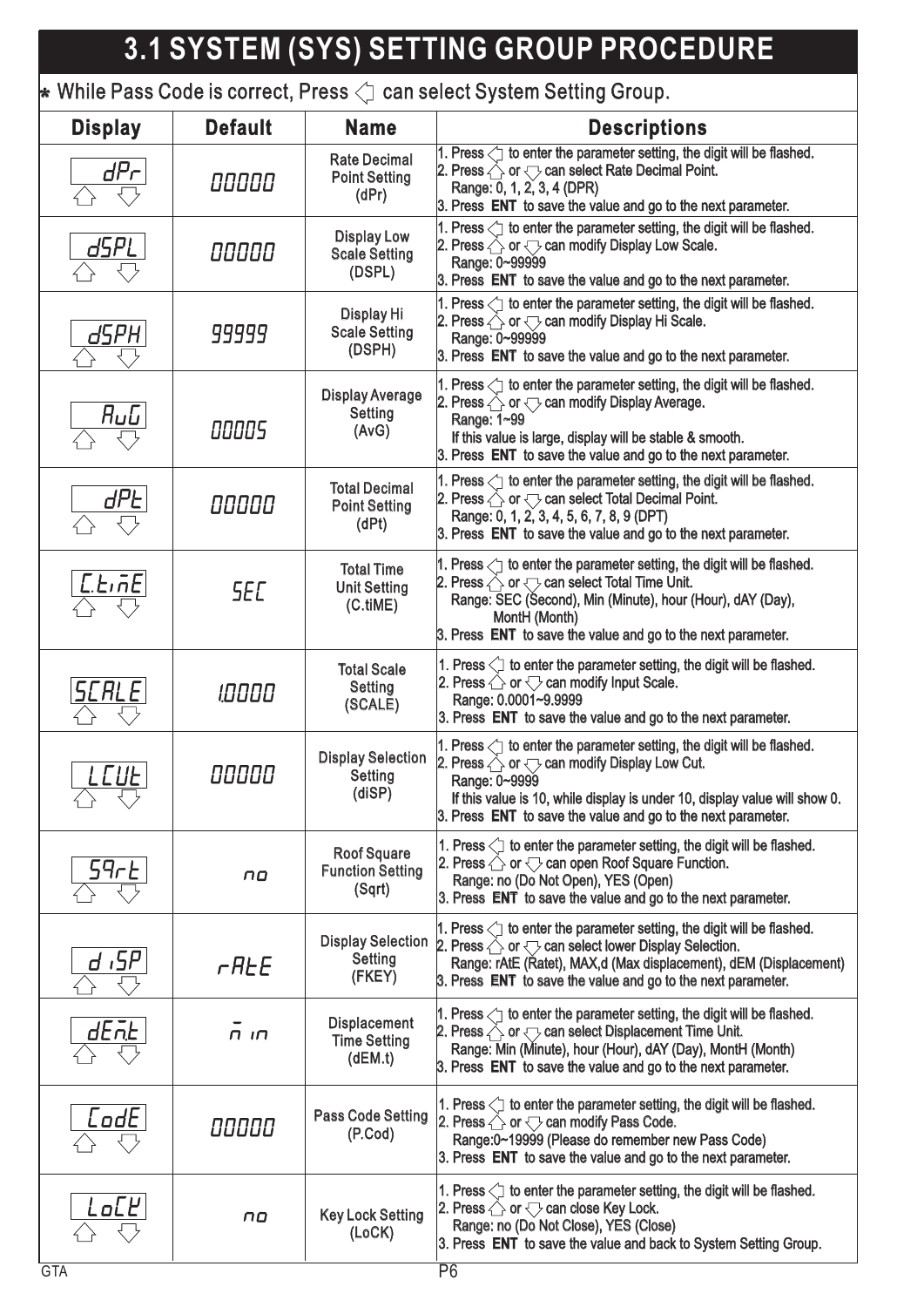| <b>3.2 ALARM (roP) SETTING GROUP PROCEDURE</b>                                                                       |                |                                                           |                                                                                                                                                                                                                                                                                   |  |  |  |
|----------------------------------------------------------------------------------------------------------------------|----------------|-----------------------------------------------------------|-----------------------------------------------------------------------------------------------------------------------------------------------------------------------------------------------------------------------------------------------------------------------------------|--|--|--|
| $\,\blacktriangleright\,$ While Pass Code is correct, Press $\triangleleft\,$ can select Alarm Output Setting Group. |                |                                                           |                                                                                                                                                                                                                                                                                   |  |  |  |
| <b>Display</b>                                                                                                       | <b>Default</b> | <b>Name</b>                                               | <b>Descriptions</b>                                                                                                                                                                                                                                                               |  |  |  |
| ind i                                                                                                                | $HL \cap$      | <b>AL Indicator</b><br><b>Selection Setting</b><br>(indi) | 1. Press $\leq$ to enter the parameter setting, the digit will be flashed.<br>2. Press $\triangle$ or $\bigtriangledown$ can select AL Indicator selection.<br>Range: ALr (Alarm for Rate), ALt (Alarm for Total)<br>3. Press ENT to save the value and go to the next parameter. |  |  |  |
| <b>P.duley</b>                                                                                                       | 0000 1         | Pulse O/P Duty<br><b>Cycle Setting</b><br>(P.dUtY)        | 1. Press $\triangleleft$ to enter the parameter setting, the digit will be flashed.<br>2. Press $\triangle$ or $\bigtriangledown$ can modify Pulse O/P Cycle Setting.<br>Range: 1~999 (msec)<br>3. Press ENT to save the value and go to the next parameter.                      |  |  |  |
| RL.SEL                                                                                                               | <b>r</b> ALE   | <b>AL1 Selection</b><br><b>Setting</b><br>(AL.SEL)        | 1. Press $\leq$ to enter the parameter setting, the digit will be flashed.<br>2. Press $\triangle$ or $\bigtriangledown$ can select AL1 Selection Setting.<br>Range: rAtE (Rate), totAL (Total)<br>3. Press ENT to save the value and go to the next parameter.                   |  |  |  |
| RCE I                                                                                                                | $H_{\perp}$    | <b>AL1 Action</b><br>Setting<br>(ACt1)                    |                                                                                                                                                                                                                                                                                   |  |  |  |
| <b>ACEr</b>                                                                                                          | $H_{\perp}$    | <b>AL Rate Action</b><br>Setting<br>(ACtr)                | 1. Press $\leq$ to enter the parameter setting, the digit will be flashed.<br>2. Press $\bigcirc$ or $\bigcirc$ can select Alarm Action.<br>Range: Hi (≧ Alarm Setpoint On), Lo (< Alarm Setpoint On)<br>3. Press ENT to save the value and back to A/O Group Setting.            |  |  |  |
| <b>ACEE</b>                                                                                                          | $H_{I}$        | <b>AL Total Action</b><br><b>Setting</b><br>(ACtt)        |                                                                                                                                                                                                                                                                                   |  |  |  |
| HY5 I                                                                                                                | 00000          | <b>AL1 Hysteresis</b><br>Setting<br>(HYS1)                | 1. Press $\langle \cdot \rangle$ to enter the parameter setting, the digit will be flashed.                                                                                                                                                                                       |  |  |  |
| НУ5г<br>↥                                                                                                            | 00000          | <b>AL Rate</b><br><b>Hysteresis Setting</b><br>(HSYr)     | 2. Press $\triangle$ or $\bigtriangledown$ can modify Alarm Hysteresis.<br>Range: 0~9999<br>Alarm will be turned off while display value is higher or lower (depends<br>on Alarm Action) Alarm Setpoint +/- Hysteresis.                                                           |  |  |  |
| <u>HYSE </u>                                                                                                         | 00000          | <b>AL Total</b><br><b>Hysteresis Setting</b><br>(HYSt)    | 3. Press ENT to save the value and go to the next parameter.                                                                                                                                                                                                                      |  |  |  |
| dEL                                                                                                                  | 00000          | <b>AL1 Run Delay</b><br><b>Setting</b><br>(dEL1)          | 1. Press $\leq$ to enter the parameter setting, the digit will be flashed.                                                                                                                                                                                                        |  |  |  |
| dELr                                                                                                                 | 00000          | <b>AL Rate Run</b><br><b>Delay Setting</b><br>(dE Lr)     | 2. Press $\triangle$ or $\bigtriangledown$ can modify Alarm Run Delay.<br>Range: 0~99 (sec)<br>Alarm will be turned on after this setting (sec).<br>3. Press ENT to save the value and go to the next parameter.                                                                  |  |  |  |
| dELE                                                                                                                 | 00000          | <b>AL Total Run</b><br><b>Delay Setting</b><br>(dELt)     |                                                                                                                                                                                                                                                                                   |  |  |  |
|                                                                                                                      |                |                                                           |                                                                                                                                                                                                                                                                                   |  |  |  |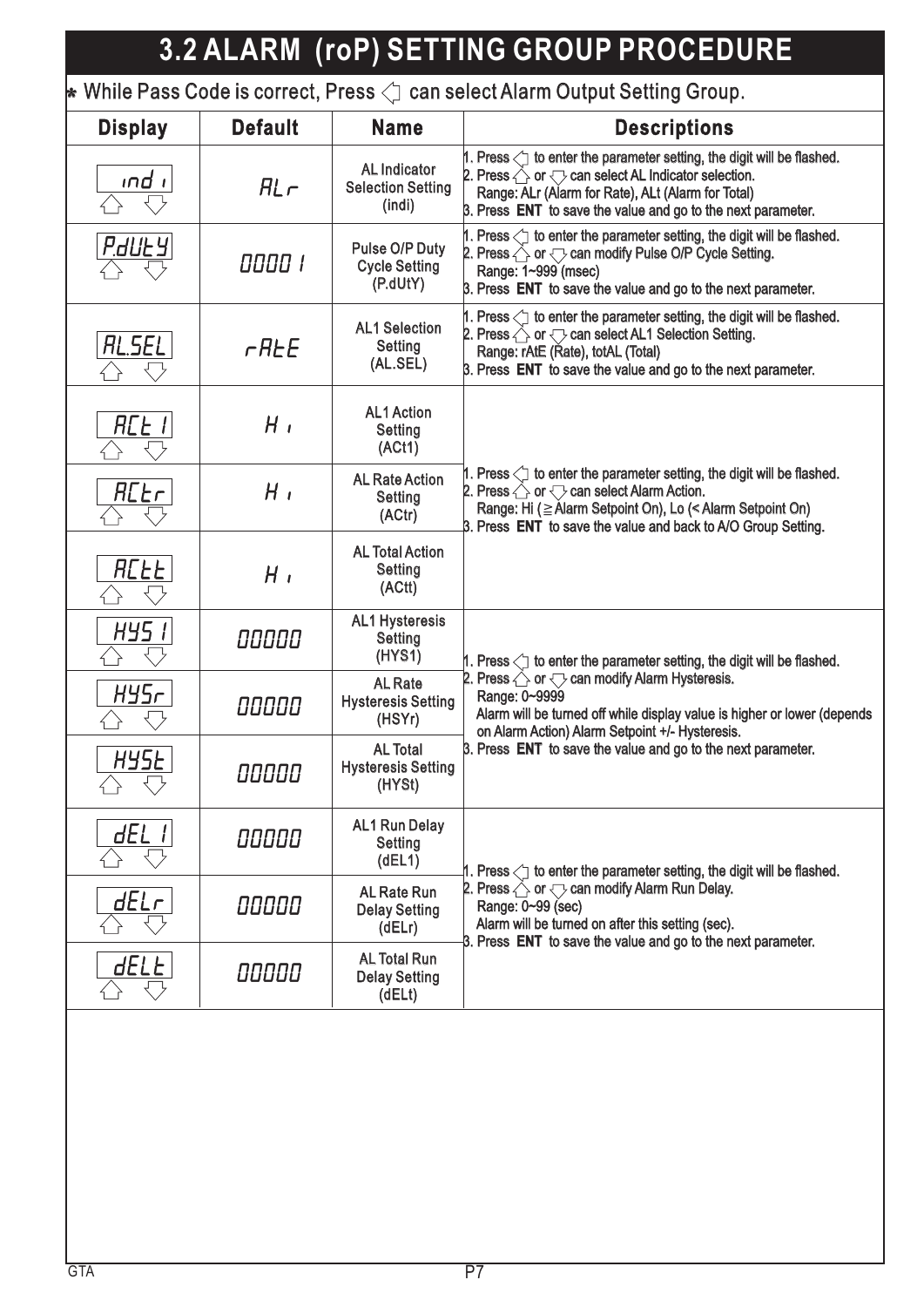#### **3.3 A/O (AoP) SETTING GROUP PROCEDURE**  $\,\blacktriangleright\,$  While Pass Code is correct, Press $\triangleleft\,$  can select A/O Setting Group. **Display Default Name Descriptions** |1. Press  $\triangleleft$ ] to enter the parameter setting, the digit will be flashed. A/O Selection A/O 2. Press  $\triangle$  or  $\bigtriangledown$  can select Analog Output Selection. **RaSEL Setting**  $r$ *REE* Range: rAtE (Rate), totAL (Total) Range: rAtE (Rate), (Ao.SEL) 3. Press ENT to save the value and go to the next parameter. 1. Press  $\bigcirc$  to enter the parameter setting, the digit will be flashed.<br>A/O Polarity 2. Press  $\bigcirc$  or  $\bigcirc$  can select A/O Polarity. A/O Polarity 2. Press  $\triangle$  or  $\bigtriangledown$  can select A/O Polarity.  $_{\rm \rho_{\rm \alpha L}$  Ar **Setting** Range: no (Positive Pole O/P; 0~10 Vdc), Range: no (Positive Pole O/P; 0~10 no (PoLAr) YES (Positive & Negative Pole O/P; -10~+10 Vdc) YES (Positive & Negative Pole O/P; -10~+10 3. Press **ENT** to save the value and back to A/O Setting Group. 1. Press  $\Diamond$  to enter the parameter setting, the digit will be flashed. A/O Low<br>
2. Press  $\leftarrow$  or  $\leftarrow$  can modify A/O Low Scale.<br>
Scale Setting<br>
(AnLo)<br>
8. Press  $\leftarrow$  or  $\leftarrow$  can modify A/O Low Scale.<br>
8. Press in this value is 0, while display is 0, output signal will be 4 mAdc.<br>
8. Pres A/O Low A/O 2. Press  $\triangle$  or  $\bigtriangledown$  can modify A/O Low Scale. <u>AnLo</u> *OOOOO* Scale Setting Scale Range: -199999~999999 Range: (AnLo) If this value is 0, while display is 0, output signal will be 4 mAdc. If this value is 0, while display is 0, output signal will be 4 3. Press **ENT** to save the value and go to the next parameter. 1. Press  $\triangleleft$  to enter the parameter setting, the digit will be flashed. A/O Hi A/O 2. Press  $\triangle$  or  $\bigtriangledown$  can modify A/O Hi Scale. Scale Setting 99999 RnHı Range: -199999~999999 Range: (AnHi) If this value is 100, while display is 100, output signal will be 20 mAdc. If this value is 100, while display is 100, output signal will be 20 3. Press **ENT** to save the value and go to the next parameter. **3.4 RS-485 (doP) SETTING GROUP PROCEDURE**  $\star$  While Pass Code is correct, Press  $\triangleleft$  can select RS-485 Setting Group.

| <b>Display</b>    | <b>Default</b> | <b>Name</b>                                     | <b>Descriptions</b>                                                                                                                                                                                                                                     |  |  |
|-------------------|----------------|-------------------------------------------------|---------------------------------------------------------------------------------------------------------------------------------------------------------------------------------------------------------------------------------------------------------|--|--|
| Rddr              | 00000          | <b>Address Setting</b><br>(Addr)                | 1. Press $\leq$ to enter the parameter setting, the digit will be flashed.<br>2. Press $\triangle$ or $\bigtriangledown$ can modify Address.<br>Range: 0~255<br>3. Press ENT to save the value and go to the next parameter.                            |  |  |
| <b>bRUd</b>       | 38400          | <b>Baud Rate</b><br>Setting<br>(bAUd)           | 1. Press $\leq$ to enter the parameter setting, the digit will be flashed.<br>2. Press $\triangle$ or $\bigtriangledown$ can select Baud Rate.<br>Range: 38400, 19200, 9600, 4800 (bps)<br>3. Press ENT to save the value and go to the next parameter. |  |  |
| $ P R_{\Gamma}$   | nB2.           | <b>Parity Check</b><br><b>Setting</b><br>(PAri) | 1. Press $\leq$ to enter the parameter setting, the digit will be flashed.<br>2. Press $\triangle$ or $\bigtriangledown$ can select Parity Check.<br>Range: n.8.2., n.8.1., EvEn, odd<br>3. Press ENT to save the value and go to the next parameter.   |  |  |
| $ F$ r $R$ n $E $ | no             | <b>Frame Setting</b><br>(FrAME)                 | 1. Press $\leq$ to enter the parameter setting, the digit will be flashed.<br>2. Press $\bigcirc$ or $\bigcirc$ can select Frame.<br>Range: no (Hi to Lo), YES (Lo to Hi)<br>3. Press ENT to save the value and back to RS-485 Setting Group.           |  |  |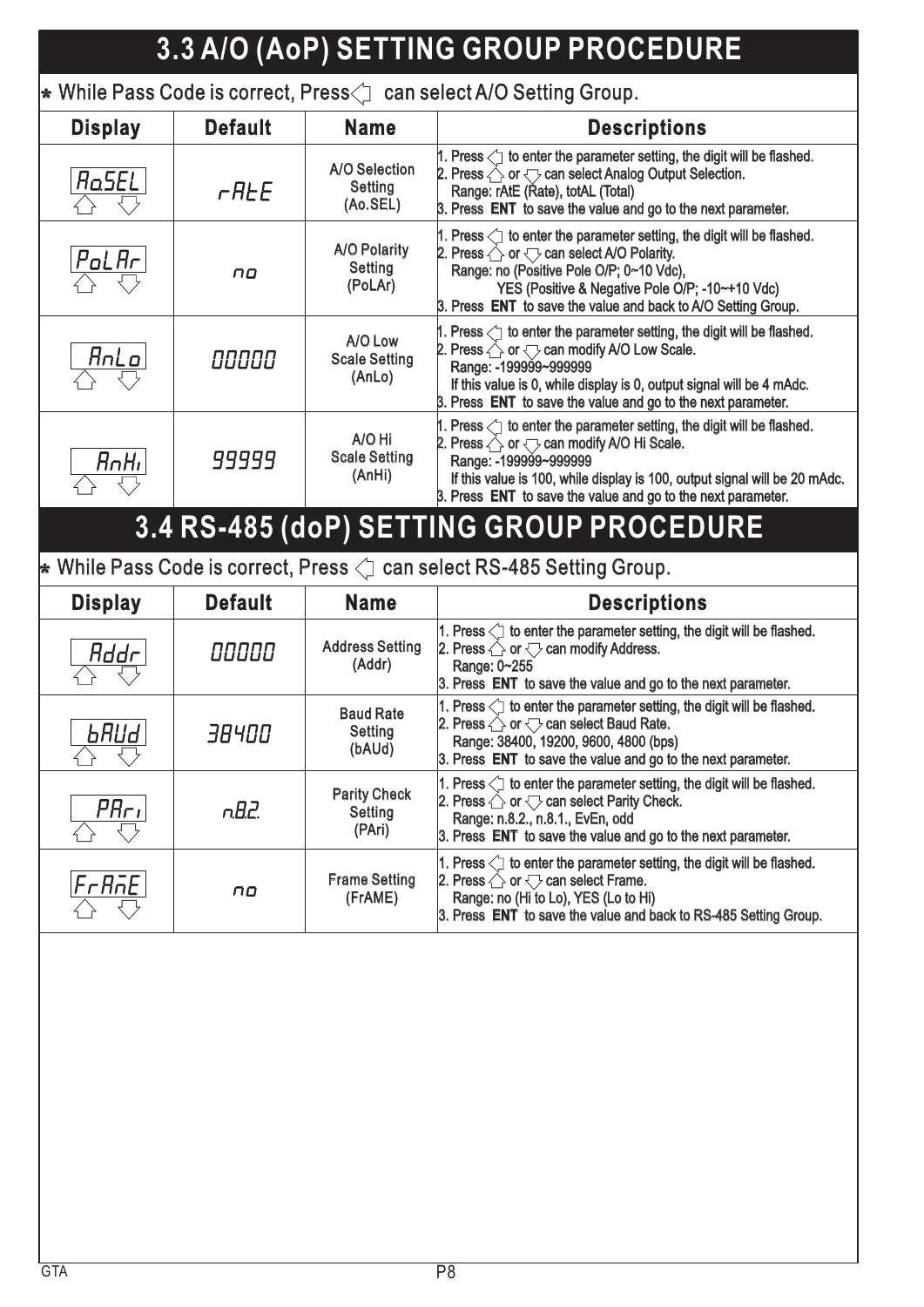## **4.1 MODBUS RTU MODE PROTOCOL ADDRESS TABLE**

### + Data form: 16 / 32 bit, +/-8000~7FFF(-32768~32767), 800000007FFFFFFF(-2147483648~2147483647)

| <b>Modbus</b> | <b>Hex</b> | <b>Name</b>     | <b>Act</b>   | <b>Descriptions</b>                                                                                                                            |  |
|---------------|------------|-----------------|--------------|------------------------------------------------------------------------------------------------------------------------------------------------|--|
| 40001         | 0000       | ID              | $\mathsf{R}$ | Model number identification; GTA is 24                                                                                                         |  |
| 40002         | 0001       | <b>STATUS</b>   | $\mathsf{R}$ | Current alarm output & external control input status, range: 0000~00F0 (0~240)<br>(Bit 7: P/O, Bit 6: ALT, Bit 5: ALR, Bit 4: AL1) 0:Off, 1:On |  |
| 40003         | 0002       | <b>INDEX</b>    | R/W          | Index, range: 0000~002F (0~48) [Please refer section 4.2 for detail.]                                                                          |  |
| 40004         | 0003       | <b>POLAR</b>    | R/W          | A/O polarity setting, range: 0000~0001 (0~1); 0:No, 1:YES                                                                                      |  |
| 40005         | 0004       | <b>INDI</b>     | R/W          | AL indicator selection setting, range: 0000~0001 (0~1); 0:ALR, 1:ALT                                                                           |  |
| 40006         | 0005       | <b>DISP</b>     | R/W          | Display selection setting, range: 0000~0002 (0~2); 0:Rate, 1:Max.D, 2:Deml                                                                     |  |
| 40007         | 0006       | DEM.T           | R/W          | Displacement time unit setting, range: $0000~0003$ (0~3);<br>0:Min, 1:Hour, 2:Day, 3:Month                                                     |  |
| 40008         | 0007       | <b>BAUD</b>     | R/W          | Baud rate setting, range: 0000~0003 (0~3); 0:38400, 1:19200, 2:9600, 3:4800                                                                    |  |
| 40009         | 0008       | <b>PARI</b>     | R/W          | Parity check setting, range: 0000~0003 (0~3); 0:n.8.2., 1:n.8.1., 2:EvEn, 3:odd                                                                |  |
| 40010         | 0009       | <b>FRAME</b>    | R/W          | Frame setting, range: 0000~0001 (0~1); 0:No, 1:YES                                                                                             |  |
| 40011         | 000A       | <b>LOCK</b>     | R/W          | Key lock setting, range: 0000~0001 (0~1); 0:No, 1:YES                                                                                          |  |
| 40012         | 000B       |                 |              |                                                                                                                                                |  |
| 40013         | 000C       | <b>SQRT</b>     | R/W          | Root square function setting, range: $0000~0001$ $(0~1)$ ; 0:No, 1:YES                                                                         |  |
| 40014         | 000D       | AL.SEL          | R/W          | Alarm 1 selection setting, range: 0000~0001 (0~1); 0:Rate, 1:Total                                                                             |  |
| 40015         | 000E       | AO.SEL          | R/W          | A/O selection setting, range: 0000~0001 (0~1); 0:Rate, 1:Total                                                                                 |  |
| 40016         | 000F       | ACT1            | R/W          | Alarm 1 action setting, range: 0000~0001 (0~1); 0:Hi, 1:Lo                                                                                     |  |
| 40017         | 0010       | <b>ACTR</b>     | R/W          | Alarm rate action setting, range: 0000~0001 (0~1); 0:Hi, 1:Lo                                                                                  |  |
| 40018         | 0011       | <b>ACTT</b>     | R/W          | Alarm total action setting, range: 0000~0001 (0~1); 0:Hi, 1:Lo                                                                                 |  |
| 40019         | 0012       | <b>DPR</b>      | R/W          | Rate decimal point setting, range: 0000~0004 (0~4);<br>[0:10, 1:10, 2:10, 3:10, 4:10]                                                          |  |
| 40020         | 0013       | <b>DPT</b>      | R/W          | Decimal point setting, range: 0000~0009 (0~9);<br>$[0:10, 1:10, 2:10, 3:10, 3:10, 4:10, 5:10, 6:10, 7:10, 8:10, 9:10]^{10}$                    |  |
| 40021         | 0014       | <b>C.TIME</b>   | R/W          | Total time unit setting, range: 0000~0004 (0~4);<br>0:Sec, 1:Min, 2:Hour, 3:Day, 4:Month                                                       |  |
| 40022         | 0015       | <b>AVG</b>      | R/W          | Display average setting, range: 0001~0063 (1~99)                                                                                               |  |
| 40023         | 0016       | <b>LCUT</b>     | R/W          | Display low cut setting, range: $0000 \sim 0063$ (0~99)                                                                                        |  |
| 40024         | 0017       | <b>ADDR</b>     | R/W          | Address setting, range: 0000~00FF (0~255)                                                                                                      |  |
| 40025         | 0018       | DEL1            | R/W          | Alarm 1 run delay setting, range: 0000~0063 (0~99)                                                                                             |  |
| 40026         | 0019       | <b>DELR</b>     | R/W          | Alarm rate run delay setting, range: 0000~0063 (0~99)                                                                                          |  |
| 40027         | 001A       | <b>DELT</b>     | R/W          | Alarm total run delay setting, range: 0000~0063 (0~99)                                                                                         |  |
| 40028         | 001B       | HYS1            | R/W          | Alarm 1 hysteresis setting, range: 0000~0063 (0~99)                                                                                            |  |
| 40029         | 001C       | <b>HYSR</b>     | R/W          | Alarm rate hysteresis setting, range: 0000~0063 (0~99)                                                                                         |  |
| 40030         | 001D       | <b>HYST</b>     | R/W          | Alarm total hysteresis setting, range: 0000~0063 (0~99)                                                                                        |  |
| 40031         | 001E       | <b>CODE</b>     | R/W          | Pass code setting, range: 0000~4E1F (0~19999)                                                                                                  |  |
| 40032         | 001F       | P.DUTY          | R/W          | Pulse output duty cycle setting, range: 0001~03E7 (1~999)                                                                                      |  |
| 40033         | 0020       | <b>AZERO</b>    | R/W          | A/O zero adjustment, range: D8F1~270F (-9999~9999)                                                                                             |  |
| 40034         | 0021       | <b>ASPAN</b>    | R/W          | A/O span adjustment, range: D8F1~270F (-9999~9999)                                                                                             |  |
| 40035         | 0022       | <b>SCALE</b>    | R/W          | Total scale setting, range: 00000001~0001869F (1~99999) Hi Bit                                                                                 |  |
| 40036         | 0023       |                 | R/W          | Total scale setting, range: 00000001~0001869F (1~99999) Low Bit                                                                                |  |
| 40037         | 0024       | <b>DSPL</b>     | R/W          | Display low scale setting, range: 00000000~0001869F (0~99999) Hi Bit                                                                           |  |
| 40038         | 0025       |                 | R/W          | Display low scale setting, range: 00000000~0001869F (0~99999) Low Bit                                                                          |  |
| 40039         | 0026       | <b>DSPH</b>     | R/W          | Display hi scale setting, range: 00000000~0001869F (0~99999) Hi Bit                                                                            |  |
| 40040         | 0027       |                 | R/W          | Display hi scale setting, range: 00000000~0001869F (0~99999) Low Bit                                                                           |  |
| 40041         | 0028       | <b>ALR</b>      | R/W          | Rate alarm setting, range: 00000000~0001869F (0~99999) hi Bit                                                                                  |  |
| 40042         | 0029       |                 | R/W          | Rate alarm setting, range: 00000000~0001869F (0~99999) Low Bit                                                                                 |  |
| 40043         | 002A       | AL <sub>1</sub> | R/W          | Alarm 1, range: 0000000000000000-00000002540BE3FF (0~9999999999)                                                                               |  |
| 40044         | 002B       |                 | R/W          | Alarm 1, range: 0000000000000000-00000002540BE3FF (0~9999999999)                                                                               |  |
| 40045         | 002C       |                 | R/W          | Alarm 1, range: 0000000000000000-00000002540BE3FF (0~9999999999)                                                                               |  |
| 40046         | 002D       |                 | R/W          | Alarm 1, range: 00000000000000000~00000002540BE3FF (0~9999999999)                                                                              |  |